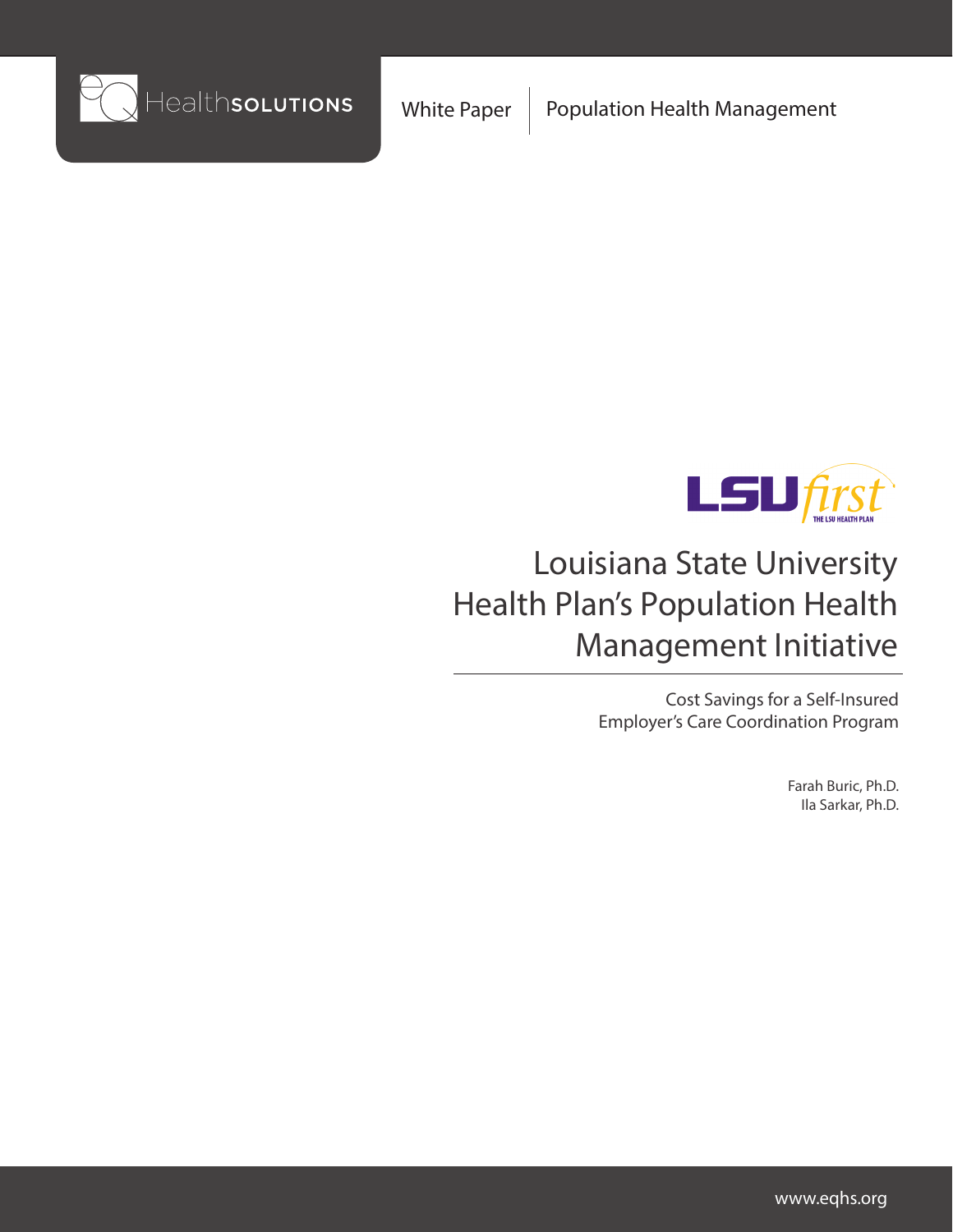## Executive Summary

eQHealth Solutions partnered with Louisiana State University (LSU) in January 2014 to implement a Care Coordination Program for LSU employees who were identified and referred to the program using predictive modeling algorithms based on the profile of their medical risk history. Each employee was assigned a risk profile using the John Hopkins Adjusted Clinical Groups° (ACG°) System. The risk score provided insight and projected the next year's resource use based on the claims of the current year and the likelihood that they would consume a high level of resources in the future.

eQHealth Solutions utilized paid claims data to compile the members' cumulative medical services costs (pharmacy costs were excluded) incurred across the months before and after enrollment into eQHealth's Care Coordination Program, respectively. In order to compute the LSU program savings,

the difference in each member's medical services costs using five months of completed claims was obtained before and after program implementation. A managed cohort of 159 members was identified. For the managed LSU population, the total savings was \$1.24 million over these five months which is equivalent to \$2.98 million in annualized cost savings.

# Population Selection: Managed and Control Group

LSU members referred as potential candidates to receive care coordination services had enrollment dates from July 1, 2014 through June 30, 2015. eQHealth further filtered and identified members that had not opted out of participating in the program. The final identified population was 261 members actively receiving care coordination services and being managed by a team of nurses. (Members were not filtered based on their medical cost thresholds/ outliers.)

The control group consisted of only those members who had specifically chosen to 'opt out' of the Care Coordination Program and did not receive any services. Only 86 members specifically 'opted out', and this constituted the control group. (Control members were not filtered based on their medical cost thresholds/outliers.)

Members not originally referred by eQHealth's predictive modeling methodology could still have a referral to receive care coordination if the patient had an emergency visit or was referred by their physician. Hence, each patient referred was further investigated by creating a longitudinal history of their medical 'risk' profile from predictive modeling. A risk status of 'low', 'medium' or 'high' was attributed and assigned to each member as a result of predictive modeling algorithms analyzing patient claims data.

Based on the profiles of eQHealth's cohort of 261 members, eQHealth was able to further eliminate patients who were always identified as 'low' by predictive modeling. The outcome after elimination was 159 patients in the Care Coordination Program cohort who had at least one instance of 'medium' or 'high' category in their risk profile history during 2014 and 2015. Similarly, eQHealth had 43 control members after eliminating those patients who were only in the 'low' status.

For the five months studied, LSU realized \$1.24 million in total savings equating to \$2.98 million in annualized cost savings.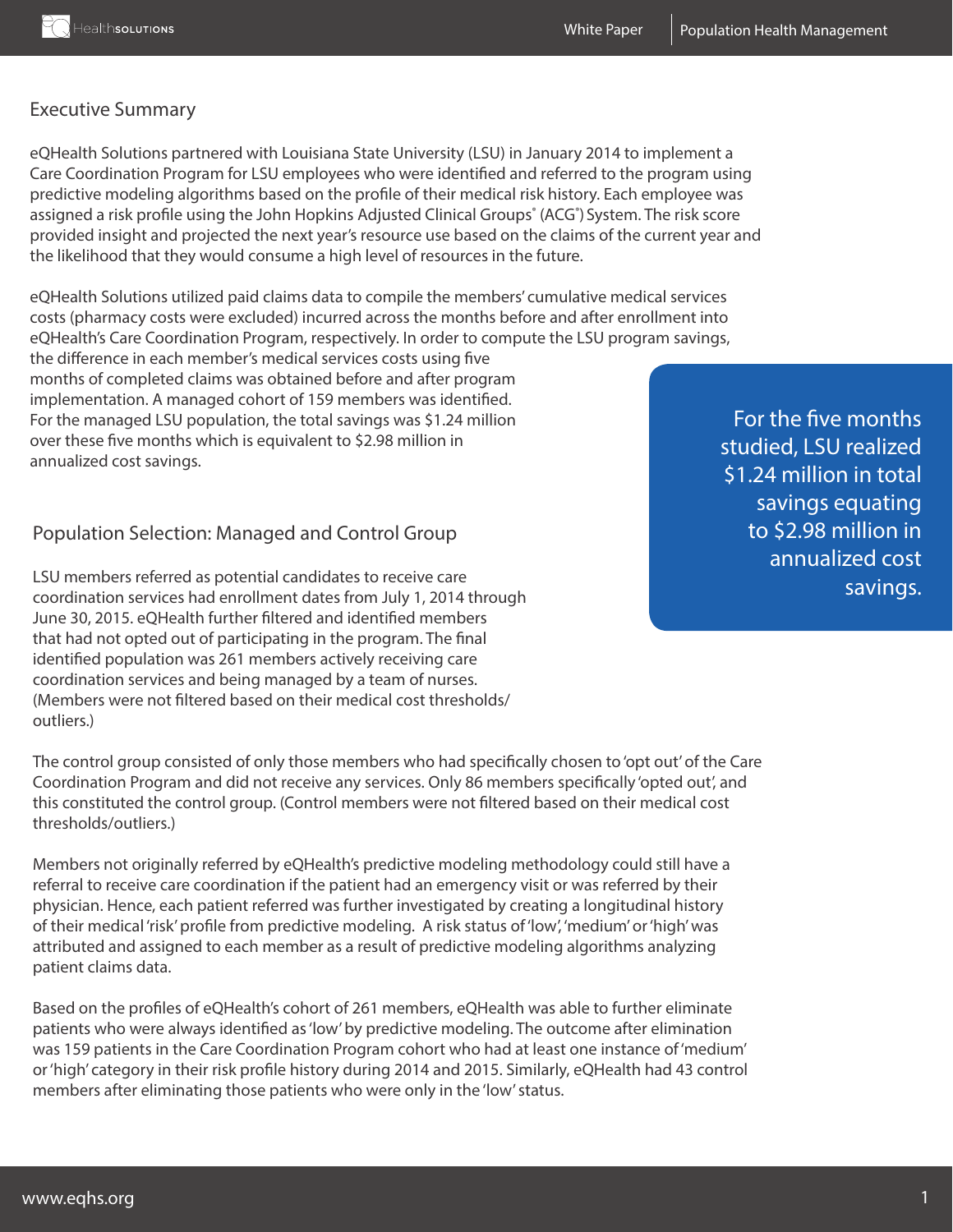# Methodologies of Calculating Savings

eQHealth Solutions utilized claims data for insight into medical services costs for the period January 2014 through December 2015 (eQHealth did not filter any claim occurrence based on medical cost thresholds/outliers).

At least six months of claims data was available at either side of the enrollment time points. In the managed cohort, eQHealth utilized members' enrollment date as the zero-axis reference point. All claims were extracted before (negative months) and after (positive months) the zero reference point and aligned together for all members. As an example, consider two patients: Patient A enrolled on November 1, 2014 and Patient B enrolled on July 1, 2014. The medical costs data from the months of December 2014 and August 2014 respectively can be grouped together as belonging to the first month after enrollment.

Figure 1 below provides a depiction of this concept. Thus, it is possible to combine data each month from different members despite each member having different enrollment times. This allows enough data points to achieve reasonable metrics for each month. More specifically, one of the metrics eQHealth will compute is the average medical services cost incurred each month in addition to the per member per month (PMPM) costs detailed in the next section.



Figure 1 - On the x axis, the enrollment month timeline is displayed. The negative months are before enrollment, and the positive months are after enrollment. The y axis has the average medical services costs incurred each month.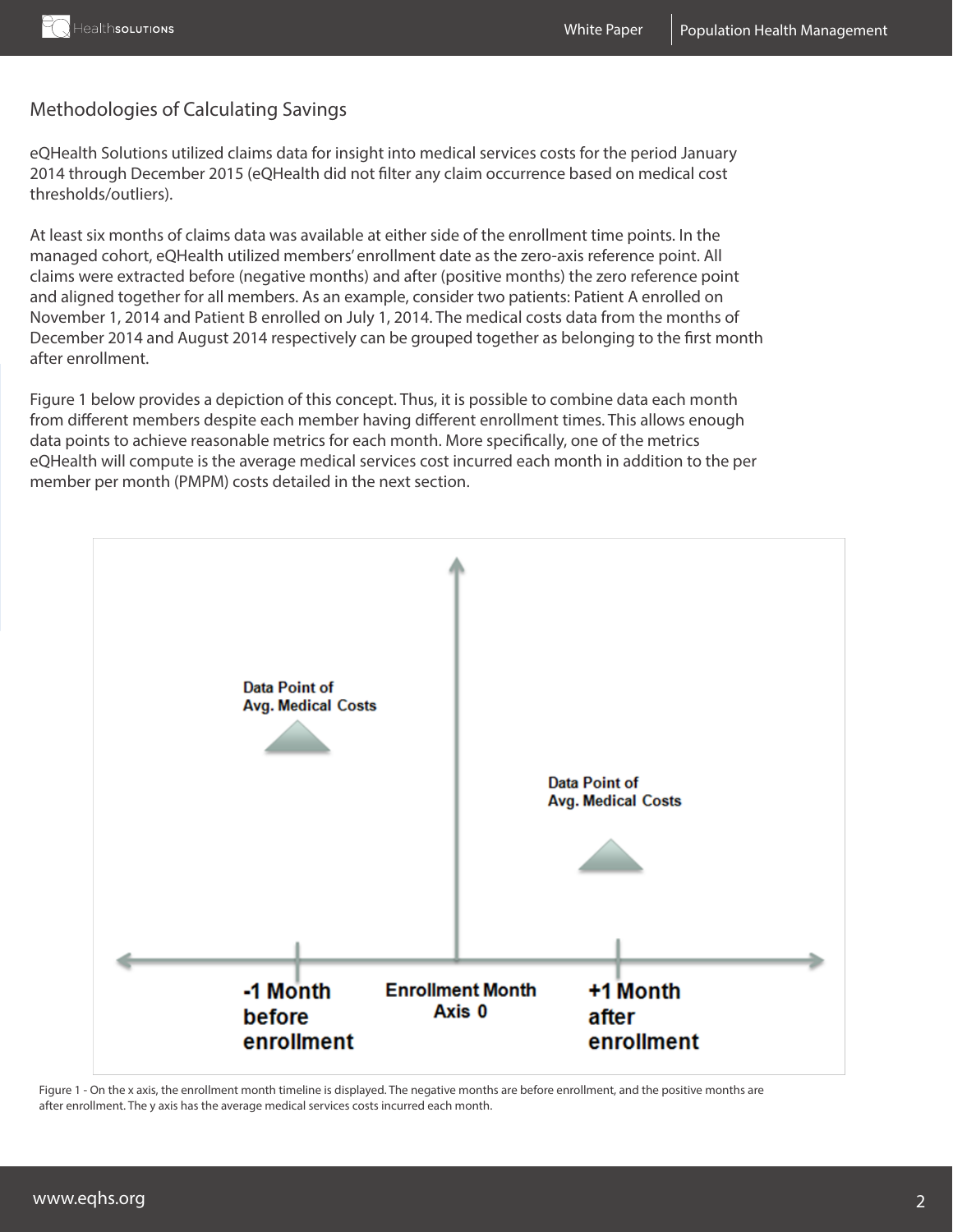

Ideally, eQHealth's goal was to match control members to each intervention cohort member but due to the small pool of the control cohort at this time, this matched-methodology was not viable. For the control cohort, a fixed absolute date of Jan 1, 2015 was exercised as the zero-axis reference point since enrollment dates are not available (unlike the intervention cohort members). All positive and negative months were extracted from the zero reference point for all members to compute average medical services cost incurred each month.

In the following results section, different methodologies were compared to estimate the cost savings from LSU's Care Coordination Program and population health management efforts.

The detailed findings and LSU projected cost savings methodologies are presented in this white paper.

#### Results

This section presents the results from four different methodologies to compute the cost savings, from conservation to more liberal analyses. The goal was to prove that despite which method was selected to analyze outcomes, the net result of the program was reduced healthcare costs.

1. Null Hypothesis

eQHealth tested the null hypothesis stating "there is no difference in the medical costs between the pre and the post enrollment periods ( $\mu$ pre =  $\mu$ post)". The alternative hypothesis states "the average medical costs are greater in the pre than the post enrollment period ( $\mu$ pre  $> \mu$ post)". eQHealth computed the average medical services costs and performed the one-tailed, paired t-test to evaluate the mean costs before and after enrollment. The average

medical services costs in the pre enrollment period are found to be statistically greater than the post enrollment period ( $p=0.03$ ,  $\alpha=0.05$ ). Therefore, eQHealth can reject the null and accept the alternate hypothesis and interpret this finding as a positive impact of the management program.

2. Fundamental and Conservative Method

eQHealth first computed LSU's Care Coordination Program's cost savings increase using a fundamental and conservative approach. Claims data was used to extract the total medical cost differences between the pre enrollment and post enrollment months. Using this approach, eQHealth obtained \$1.24 million savings over five months of complete data which is equivalent to \$2.98 million in estimated annualized cost savings.

a. The cost savings was also computed using the decrease in the PMPM (per member per month) cost between the pre and post enrollment period. The total medical services costs in each period were divided by the total members multiplied by the number of enrolled months - the results of those calculations yielded estimated per member per month (PMPM) service costs. The PMPM decrease between the pre and post enrollment period was \$1,376 or a total of \$2.48 million in annualized savings.

Goal was to prove that despite which method was selected to analyze outcomes, the net result of the program was reduced healthcare costs.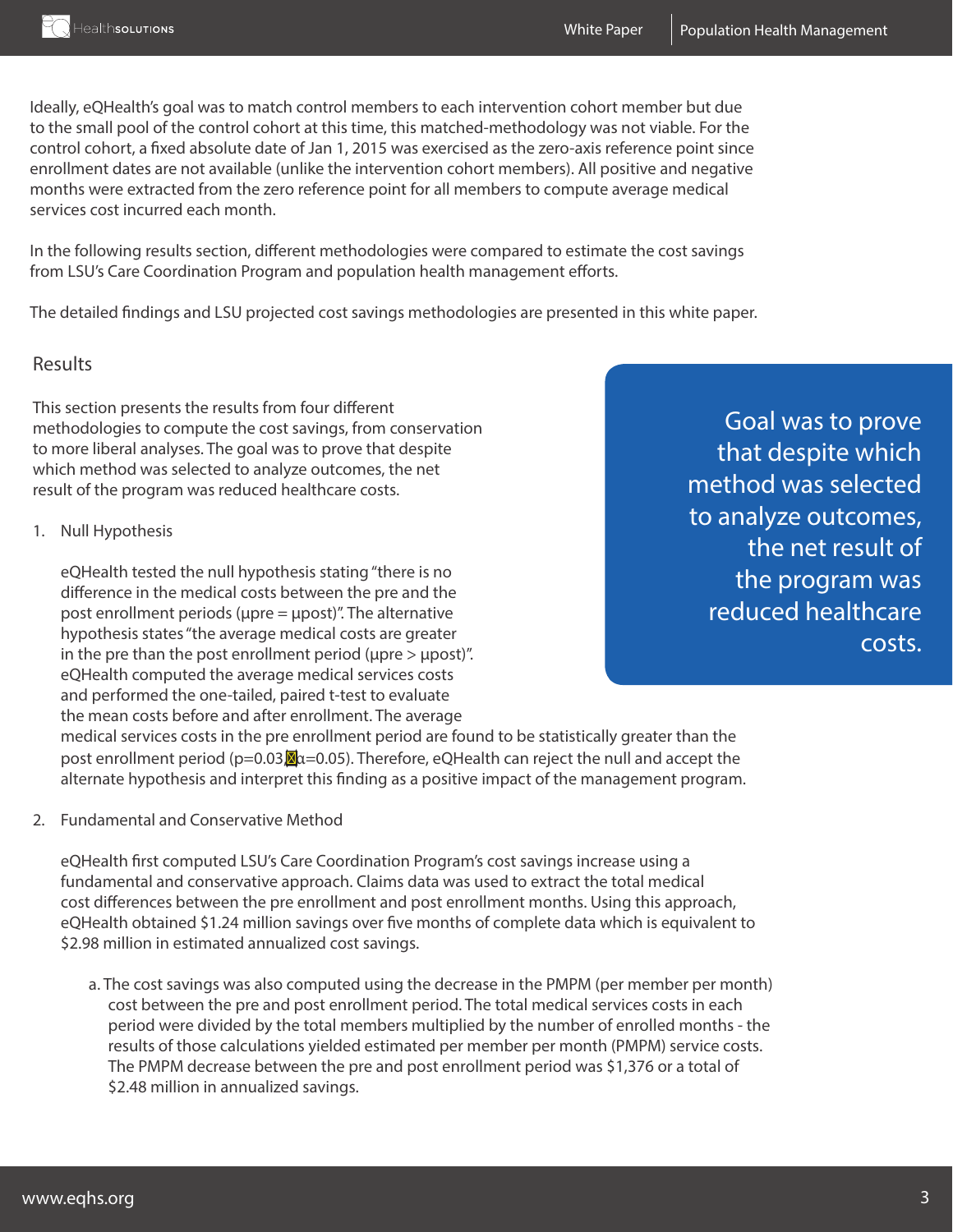#### 3. Linear Regression Method

A linear regression model was utilized to fit the average medical costs data points before and after enrollment in order to compute the projected cost savings and identify any significant trends. As can be noted from Figure 2, the data points are relatively scattered among the regression lines. Approximately 30% of the variance in medical costs can be attributed to increasing time for the pre enrollment period. The remaining variance can be attributed to other factors such as age, gender, risks, etc. There is no evident trend found in the post enrollment period. An interpretation of this finding may be that medical costs were contained as a result of the management program.

- a. Assuming that the regression fit for the pre-intervention period is acceptable, and we projected the blue trend line into the future for 12 months (shown by the blue dotted line in Figure 2) - this represents what would eventually happen to the cohort group if they were left without intervention (projection based on the linear regression trend lines). The Area 1 depicted in Figure 2 represents the difference between the hypothetical dotted trend line if the intervention cohort was not intervened and the solid red line as a result of the intervention program which amounts to \$9.7 million in savings increase in an annualized period.
- b. eQHealth Solutions also utilized these regression trend lines to compute the medical cost differences between the pre enrollment and post enrollment months. For example, the difference in the total medical costs between Area 2 and Area 3 in Figure 2 is the savings when considering only five months before and after intervention. This resulted in projected annualized savings of \$4.5 million.



Figure 2 - On the x axis, the enrollment month timeline is displayed. The negative months are before enrollment, and the positive months are after enrollment. The y axis represents the average medical services costs incurred each month. The blue line represents the trend line for pre enrollment period, and the solid red line represents the trend line for the post enrollment period. The control cohort trend is shown by the solid green line.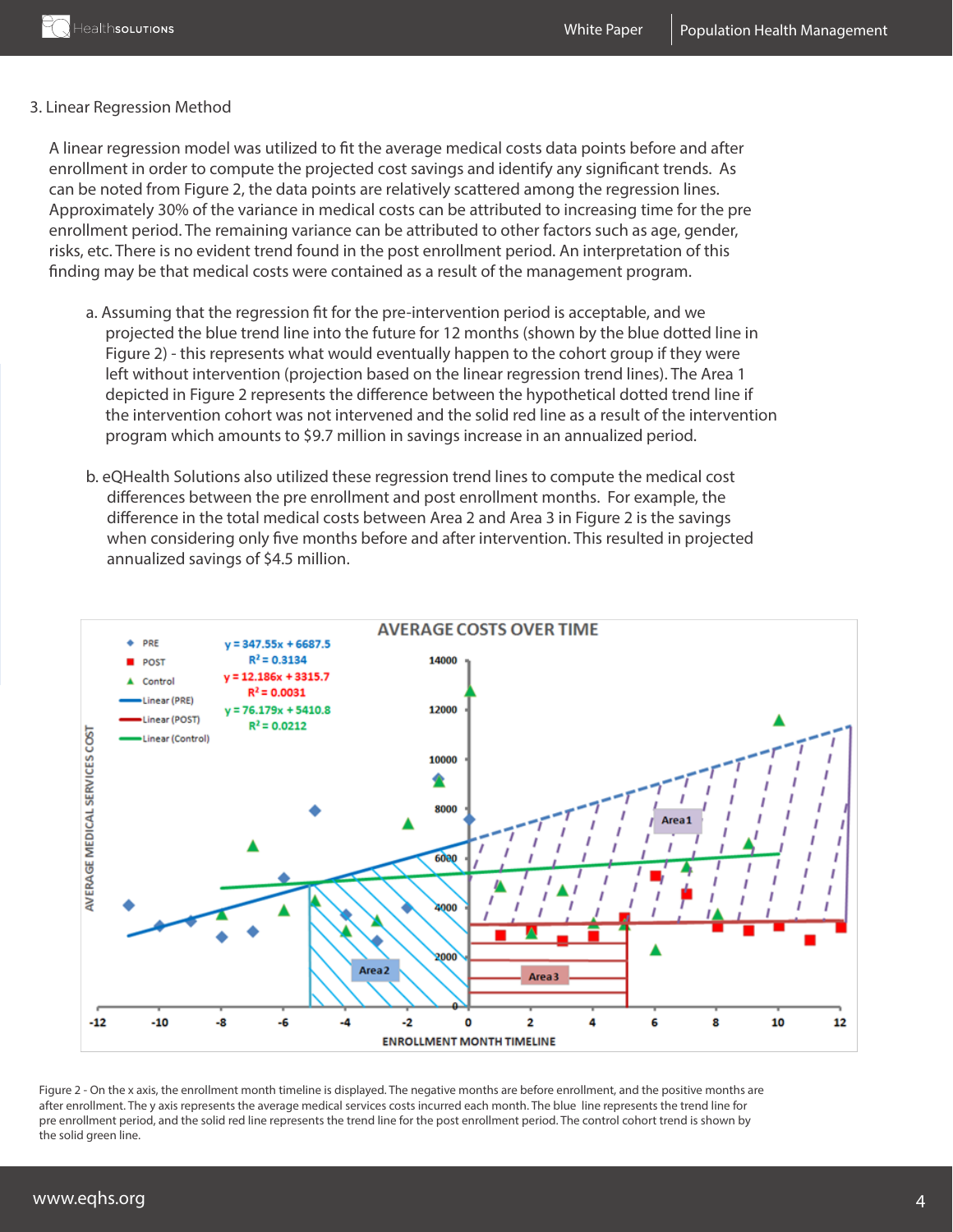## 4. Comparison with the Control Group Method

The control line shown in Figure 2 has no evident trend, but the intercept of the average medical services costs falls in between the pre and post enrollment trend lines. The data points comprising the control trend line are widely scattered about the line. The difficulty of an appropriate control group selection is further explored in the comments section.

Lastly, the cost savings were researched by comparing the regression trend lines between the control cohort and the care managed cohort without breaking the latter group's regression into pre/ post enrollment time periods as shown in Figure 3. The difference under the area between the two trends lines (illustrated as Area 4) amounted to annualized cost savings of \$3.4 million.



Figure 3 - On the x axis, the enrollment month timeline is displayed. The negative months are before enrollment, and the positive months are after enrollment. On the y axis are the average medical services costs incurred each month. The red line represents the continuous trend line for the managed group, and the green line represents the continuous trend line for the control cohort.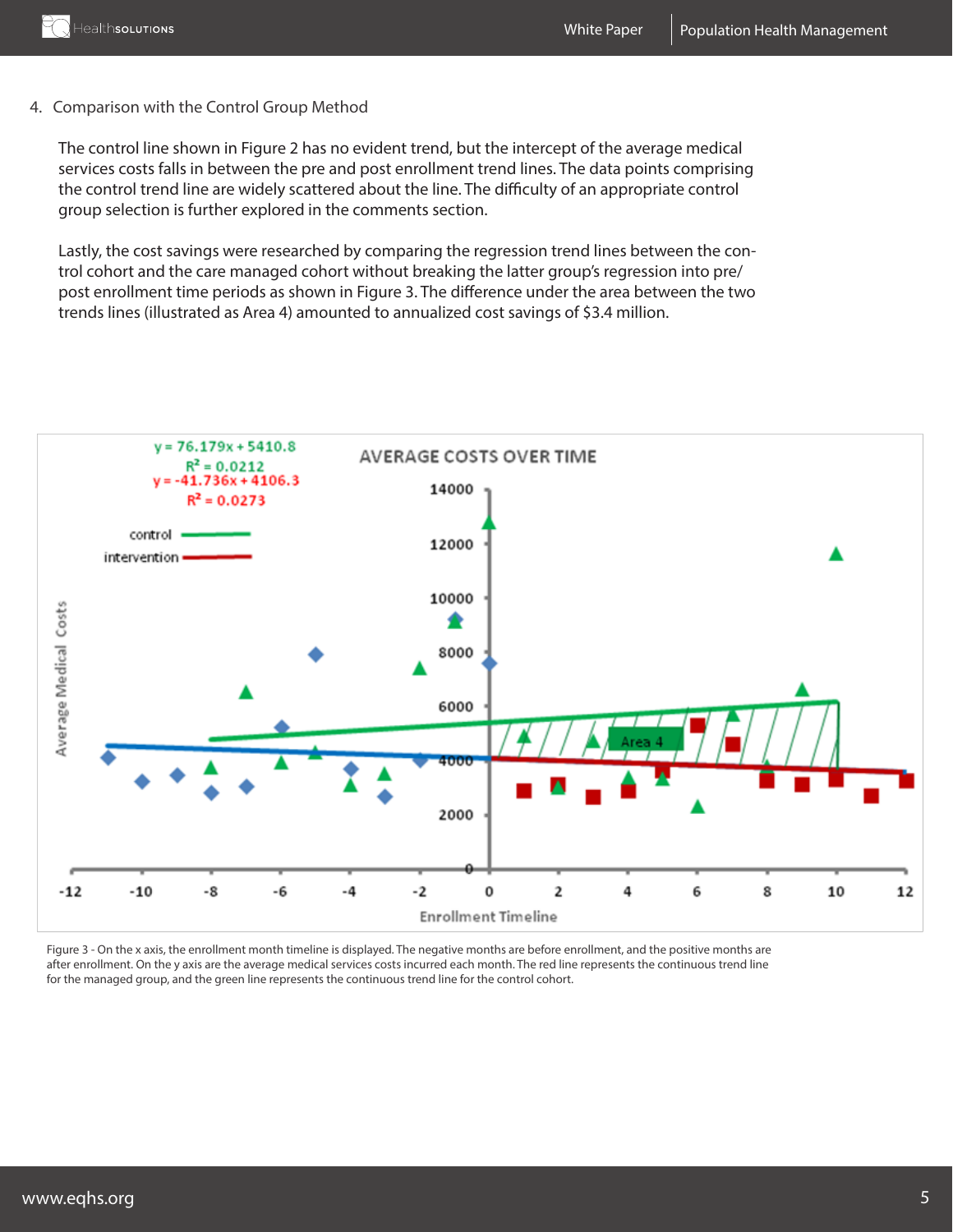## Conclusion

eQHealth Solutions examined and investigated the program cost savings using several methods, ranging from simplistic and conservative estimates to more complex but liberal projections. The net result, in all methods and calculations, the LSU Care Coordination Program resulted in medical cost savings.

In the results section on page 3, the null hypothesis methodology (1) rejects the null of equality of medical cost pre and post enrollment periods is affirmative as it states that there is a positive impact of the management program although it may be confounded by other factors.

The conservative method (2) involves cumulative total costs and average costs before and after enrollment periods. The main distinction between the 2 and 2a of the conservative method is that it is taking into account the member's total enrollment months to obtain the PMPM. These results provide conservative cost savings.

The result in the linear regression method (3) is based on the hypothetical projections up to 12 months post enrollment and thus gives a liberal estimate without accounting for other factors. In between the conservative and liberal estimates, moderate savings are depicted 3b of the linear regression method. The difference in medical costs between the pre and post enrollment periods were obtained using the area under the regression trends without hypothetical projections. Similarly, a middle of the road approach is shown in comparison of control group method (4) where the estimated savings based on the difference in areas under the regression lines between the intervention and control groups is illustrated.

The net result, in all methods and calculations, the LSU Care Coordination Program resulted in medical cost savings.

## Comments

In order to improve the size of the control group in our cost projection analyses, eQHealth Solutions researched inclusion criteria for control members in order to expand the group beyond the ones that had chosen specifically to 'opt out' of the program. eQHealth therefore selected 'all' potential non-enrolled members except for those who were undergoing dialysis, had expired, were in nursing homes/hospice, were located outside the geographic area, or those who were ineligible. Again, those whose risk profile status during the study period was always 'low' were eliminated. Control members with a similar risk profile of 'high' and/or 'medium' were chosen for the managed cohort. The reasons behind a member not enrolling (thus a potential control) make the control group selection especially complicated. The control group becomes a grey area – attempts to match similar risk enrolled members to similar risk controls usually begs the question as to why that member had chosen not to enroll in the first place.

We researched further into the history of members' medical risk profile. Of note are the control members who had at least one instance of 'high' and/or 'medium' risk status at any time - they also had relatively low medical services costs on average. This phenomenon is well documented in the literature that there is a tendency for patients who have already had a high risk event to trend towards lower costs soon after the high cost event occurrence which adds yet another layer of complication.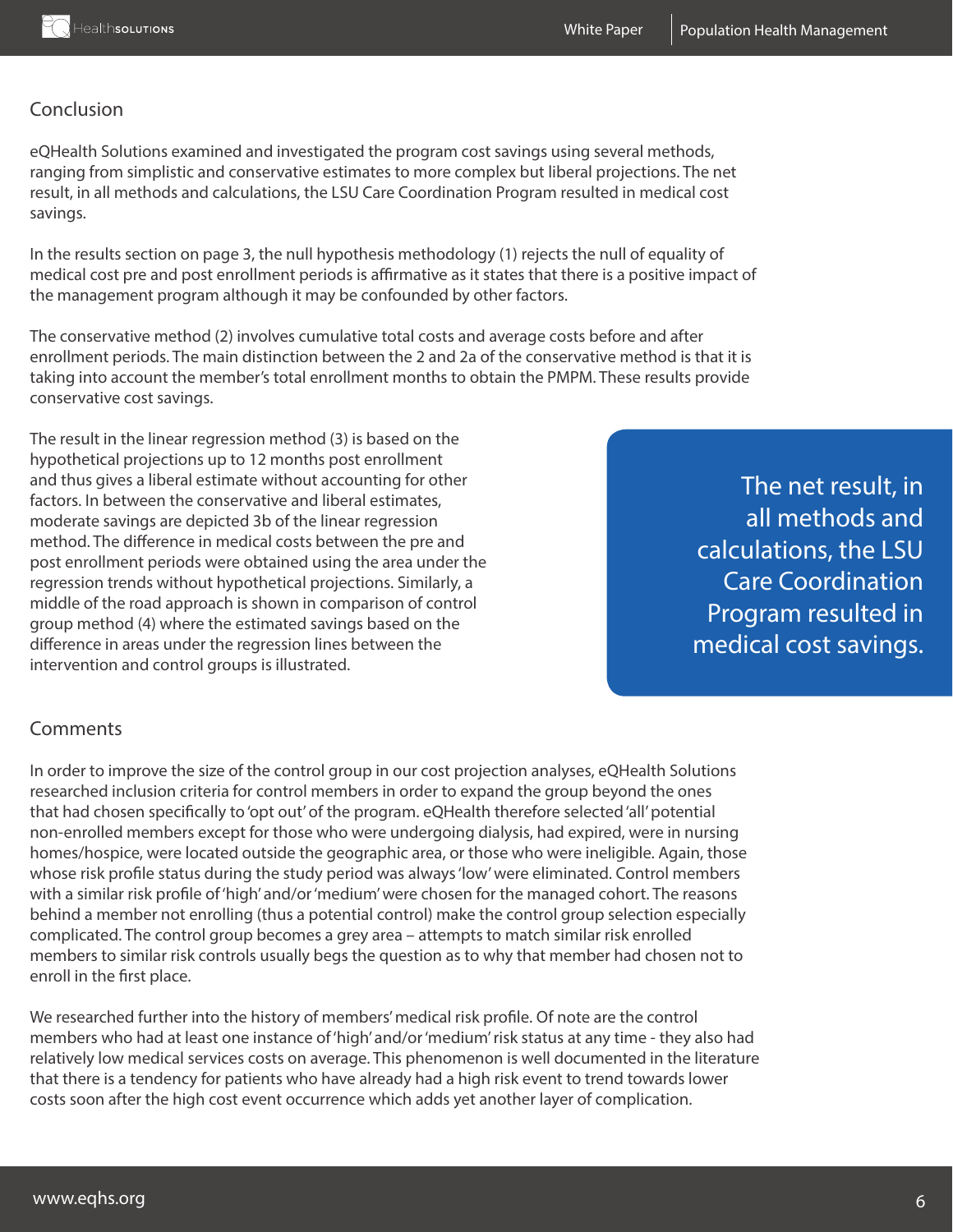

Further, exploration was made into the control cohort by combining member groups using two selection criteria – one criterion includes all control members who had a total of four instances of 'high'/'medium' risks throughout the predictive modeling runs and another criterion includes all those members who had nine or more instances of 'high'/'medium' risks throughout.

The first group that had lower instances of risks may have had the scenario where a 'high' risk event already occurred causing them to be a on a 'low' risk status for most of the other times of the year.

The second group is self-explanatory – these are the at-risk members who are always scoring 'high'/'medium' and should be definitely included among the controls.

This methodology gave a reasonable control cohort of 120 members whose medical costs slope had a slight increasing trend not seen in our intervention cohort's trend lines. Due to scarcity in sample size, the same methodology could not be applied to our intervention cohort. Figure 4 below shows the revised plots - the intervention cohort has the same 159 members as before, and the control population is comprised as discussed above.



Figure 4 - On the x axis, the enrollment month timeline is displayed. The negative months are before enrollment, and the positive months are after enrollment. The y axis shows the average medical services costs incurred each month. The red line represents the continuous trend line for the intervention group, and the green line represents the continuous trend line for the control cohort.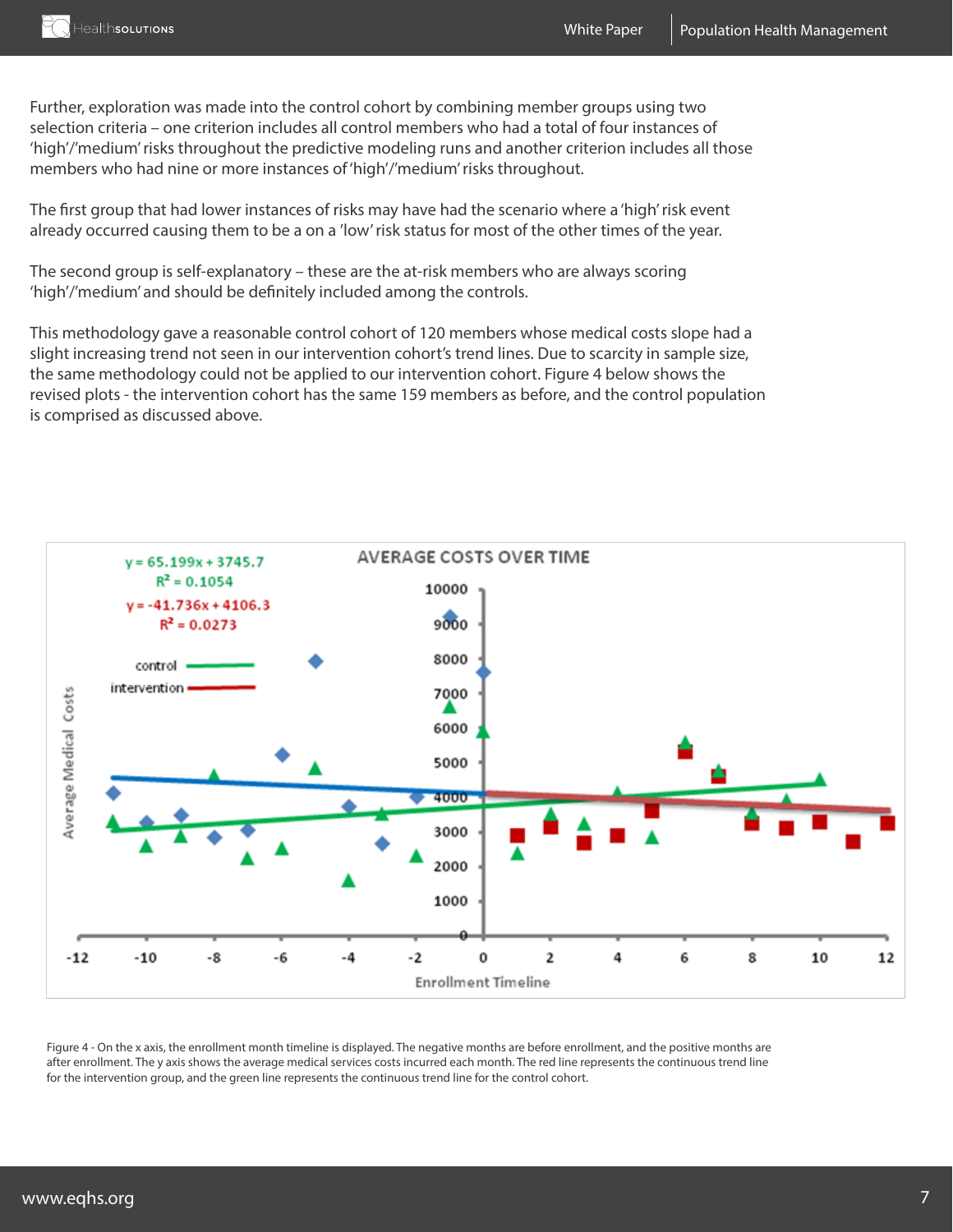## Future Plans for Study

Research and analysis on the return of investment is essential to the continuous success of the care coordination program. In the future, we will extend the cost savings analyses to include claims incurred in the fiscal year 2016 in order to further support the findings presented in this paper. We will continue to research alternate methods to expand our managed and non-managed cohorts. One of the areas we can explore is to expand our cohort population regardless of the referral source since the end goal is to comprehensively examine the effects of care management.